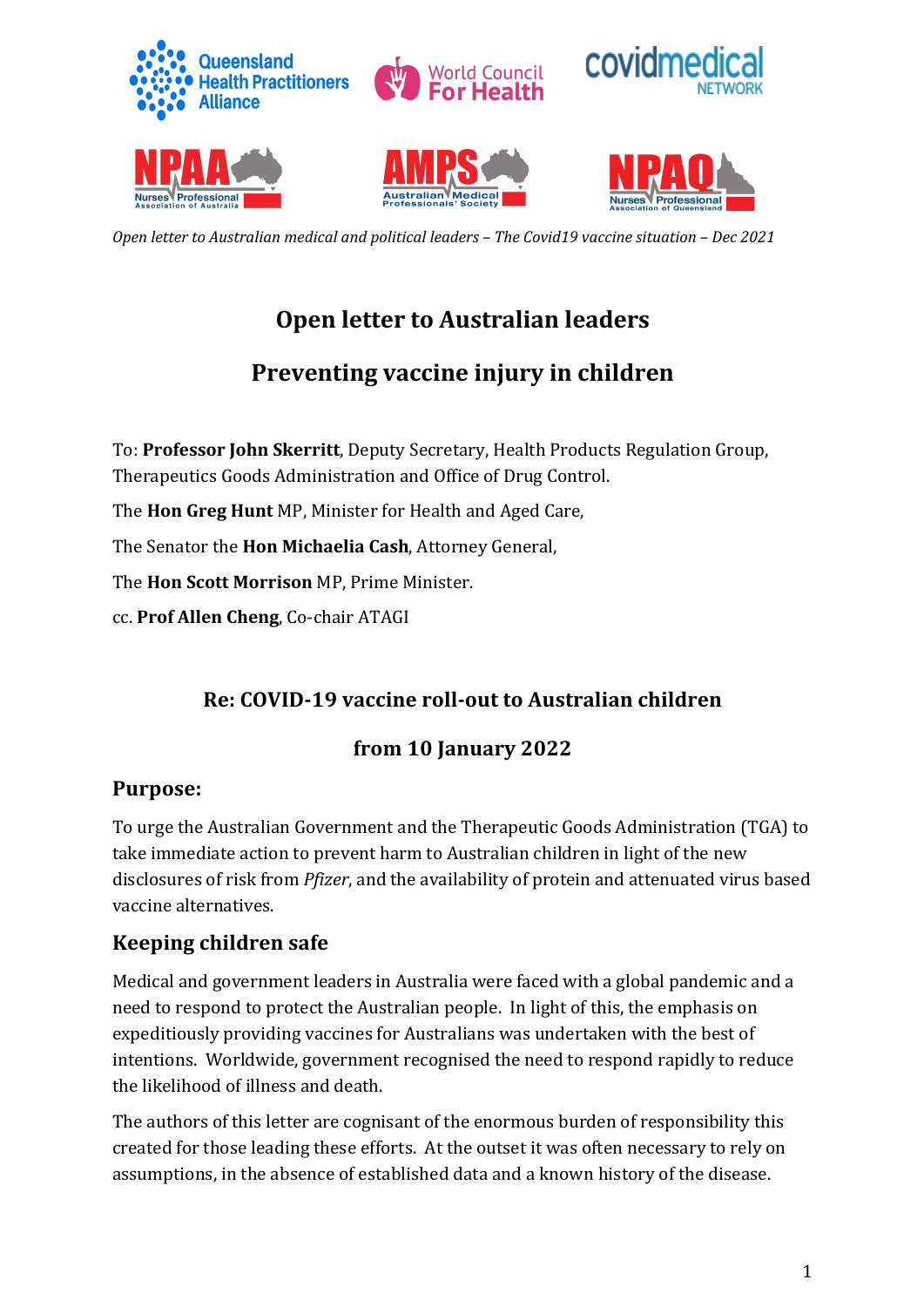

*Open letter to Australian medical and political leaders - The Covid19 vaccine situation - Dec 2021* 

Across the globe, public health and medical research experts have continued to gather data as rapidly as possible, to inform decision making and ensure optimal outcomes for their citizens.

It came as a huge surprise recently, to discover evidence that *Pfizer* knew about a whole range of adverse events likely connected to their product; a novel gene-based vaccine that departs radically from all prior vaccine technologies. This arose from a freedom of information request to the FDA, which resulted in a court determining the immediate release of the information was in the public interest.

This new information has particular implications for the roll-out of the gene-based, experimental, investigational, provisionally registered vaccines to preteen children from 10 January 2022.

The *Pfizer* document is entitled:

### 5.3.6 CUMULATIVE ANALYSIS OF POST-AUTHORIZATION ADVERSE EVENT REPORTS OF *PF-07302048 (BNT162B2) RECEIVED THROUGH 28-FEB-2021* (See Attachment 1).

It appears the reported adverse events predate the vaccine roll-out in Australia. The report itself was finalised by *Pfizer* on 30 April 2021, a couple of months after the Australian roll-out commenced.

This report reveals that *Pfizer* were well aware of a vast array of previously unknown vaccine adverse events, including 1200+ deaths compiled in a period of only 10 weeks. *Pfizer* conceded this is "a large increase" in adverse event reports and it is apparent this significant volume of adverse events is not the full story. Over 100+ conditions are listed, many of which are very serious.

These medical conditions include:

- cardiac diseases,
- haematological conditions,
- renal conditions,
- autoimmune disorders,
- and neurological conditions.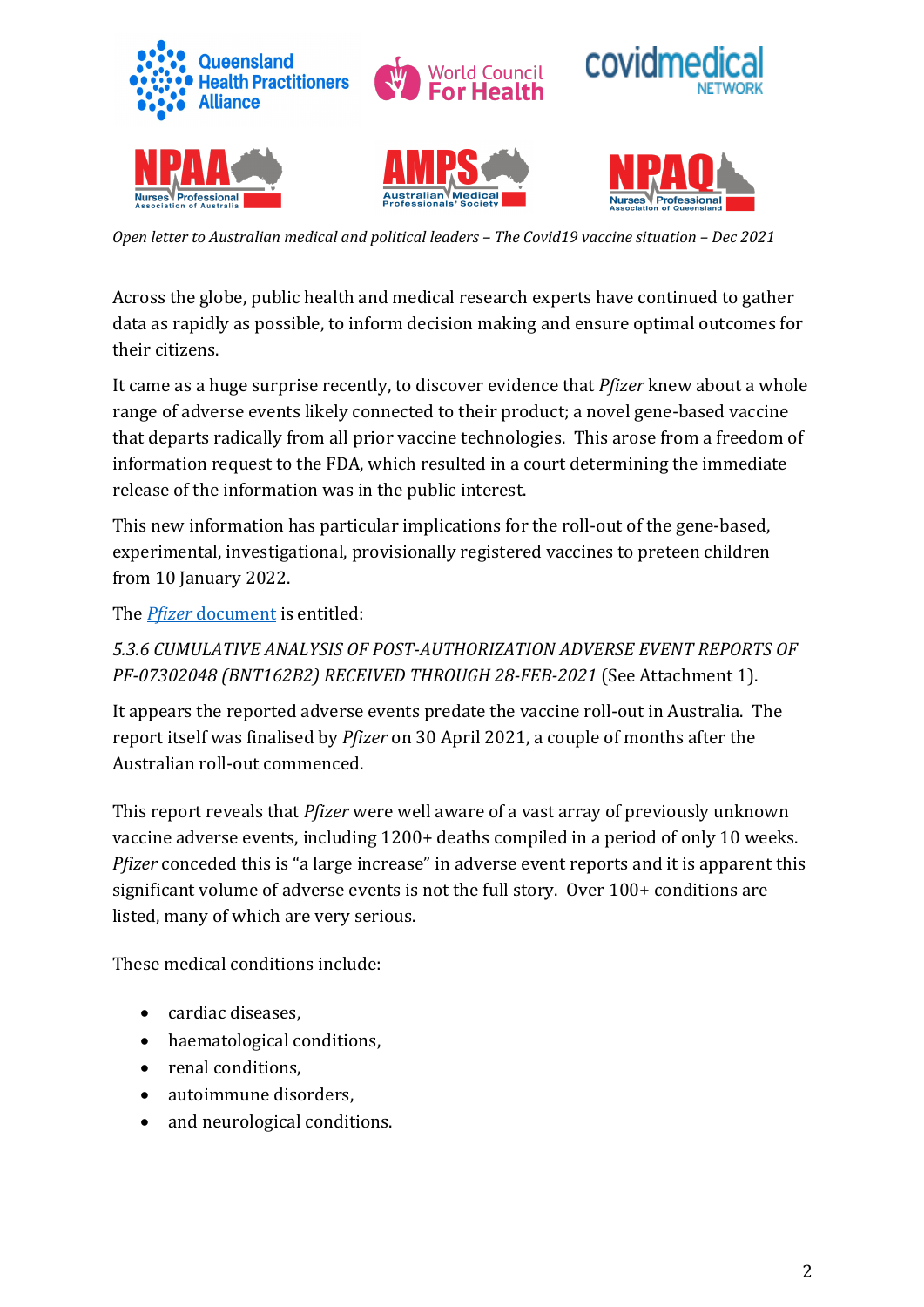

There is strong evidence to suggest that *Pfizer* has withheld vital information from the Australian governments (and the broader international community) on the adverse events associated with its gene-based vaccines.

*Pfizer* provided a product information document for informed consent for its product, which provided assurance regarding the safety profile (see Attachments  $2 \& 3$ ). The *Pfizer* vaccine was officially declared "safe and effective" by Australian governments, who accepted assurances regarding the safety of the gene-based vaccines (from *Pfizer*, the US Centre for Disease Control (CDC) and the US Food and Drug Administration (FDA)), and actively encouraged millions of Australians to accept this medical treatment. 

## **Children and gene-based vaccines**

It is widely recognised and not contested that children are at low risk of serious illness from Covid-19. Children are vulnerable to myocarditis from mRNA vaccines. In addition, now that we have new information on novel gene-based vaccine adverse events, this provides significant warnings and safety signals.

The risk/benefit ratio in children, which was not in favour of Covid-19 vaccination originally, is now very likely to be very negative by any reasonable assessment. A Physicians and Medical Scientists Declaration lists 38 scientific papers as supporting evidence for this view (Attachment 4).

For small subgroups of children who might be at higher risk of serious illness from Covid-19 due to comorbid conditions, the need for vaccination is present but the risk/benefit ratio is likely to be more favourable with Covid-19 protein-based and attenuated virus based vaccines. These vaccines are based on decades of known technology, and the Australian Government has purchased a supply of protein based vaccines.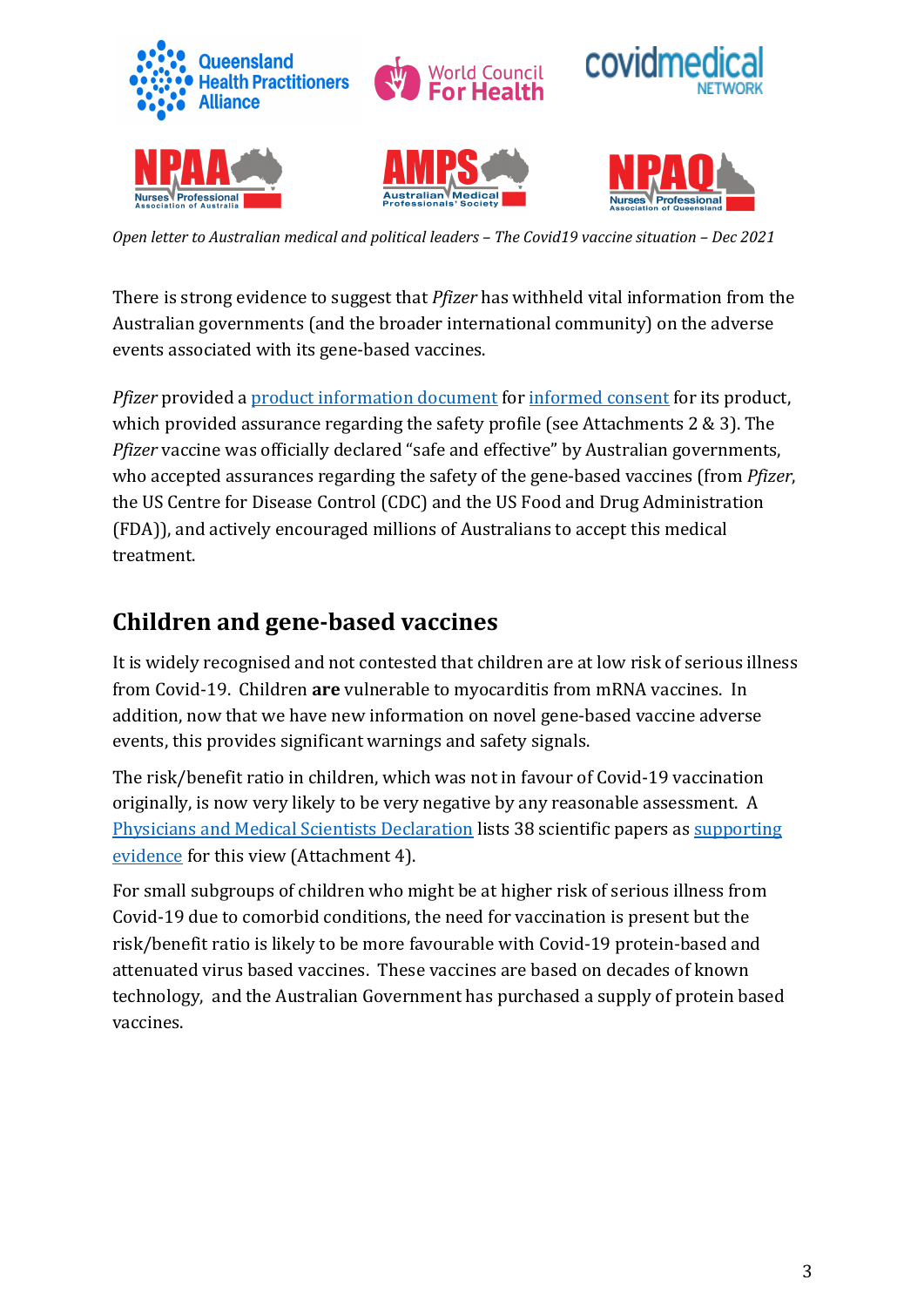

# **Emerging concerns about mRNA vaccine safety**

The *Pfizer* document outlined that there were 1,200+ vaccine related deaths in the first 10 weeks of the roll-out.

Increasingly, alarming safety signals are emerging from national pharmacovigilance systems. It is of note that the death rate attributed to the gene-based vaccines, based on official adverse event reporting databases is currently: 19,886 in the USA as of 3rd December, 2021 (VAERS data); 1,822 in the UK as of 1st December, 2021 (Yellow Card Data); and, 8,076 in the EU as of 1st December, 2021 (EudraVigilance data).

With these databases there is a historical record of coincidental morbidity and mortality reports that are unlikely to be causally related to vaccines. However, now with the gene-based Covid-19 vaccines the rate of death reports are orders of magnitude greater than for previous vaccines.

The international databases are in step with the *Pfizer* data.

# **Potential for significant liability**

The Commonwealth engaged with all the major pharmaceutical companies in good faith, based on the assumption that regulatory approvals by the FDA and CDC were subjected to due diligence, given that the result would be safe vaccines for the world.

It is widely known that the Commonwealth was obliged to indemnify the pharmaceutical companies, as part of the contract negotiations. The Commonwealth has further indemnified medical practitioners and vaccine administrators.

After 10 January 2022, an entire new cohort of Australian children will have access to these gene-based vaccines, which differ radically from usual protein-based and attenuated virus based childhood vaccines. Given the great success of the Commonwealth's campaign, it is likely that take up will be very high amongst parents anxious to afford the same protection they feel they now have. In the light of this new *Pfizer* data, it appears not to be contentious to say that Australian children will be harmed by this product.